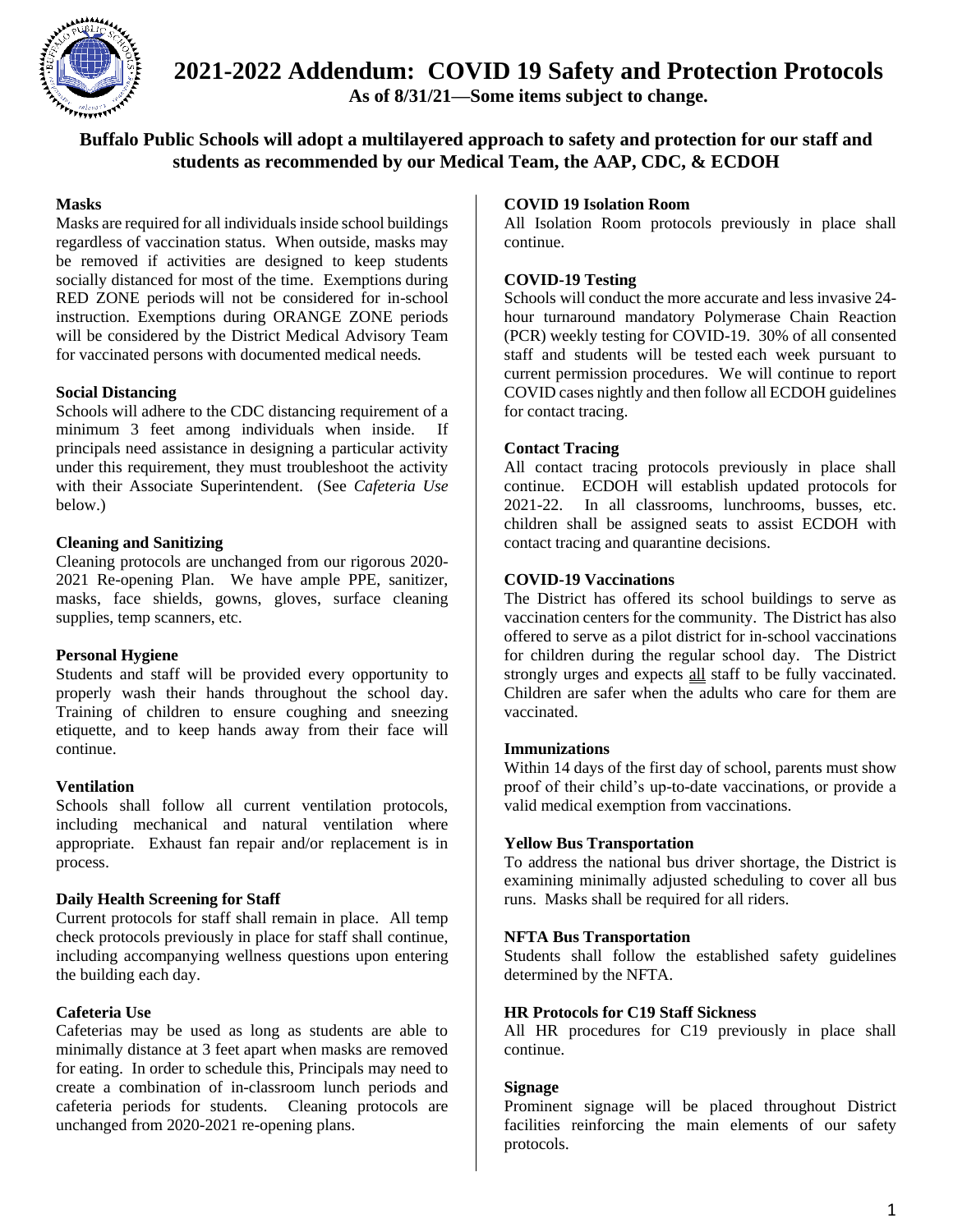

## **2021-2022 Addendum: COVID 19 Safety and Protection Protocols**

**As of 8/31/21—Some items subject to change.**

### **SCHOOL PROGRAMS**

### **Instruction**

Beginning Wednesday, September 8, all students will attend school full-time, in-person, five days per week. Exemptions for specific medical reasons will follow the District's updated requirements for Medical Leave Instruction. The BPS instructional model will emphasize the need to accelerate student learning by teaching with rigorous grade level curricula.

### **Technology**

The BPS Information Technology department is working to provide the most positive user experience for staff and students. Computer devices are currently undergoing a thorough sanitization process and being prepared to provide secure student access to grade appropriate instructional resource tools for a phased-in redistribution for the start of school. **Devices that have not been returned from the 2020-2021 school year or summer school instruction must be returned to the district immediately**. These devices must be sanitized and reimaged in order to distribute to students for the upcoming school year. Students who have not returned a device will not be issued a new device until the one on record is returned. Devices should be returned to 1515 S. Park Avenue, Monday through Friday between 10am - 4pm.

New computer devices have been purchased and are expected to arrive in the District by late fall. Our IT team is advancing the work necessary to deploy, maintain, and harden the infrastructure and security of information technology resources to meet the District's instructional and business needs.

### **Physical Education Classes**

Wherever possible, Physical Education classes should be conducted outside in acceptable weather. When classes are conducted inside, students will be masked. Teachers should make specific efforts to establish properly distanced mask breaks for students (in groups or as a class) during inside activities.

### **Varsity Athletics/Other Athletics Programs**

The District will participate in our regular program of Section VI Varsity sports. All other athletics programs normally in place in the District shall re-launch

September 8. All COVID 19 safety protocols previously in place for all BPS sports programs shall continue.

### **After School Programs**

The BPS After School Program is on hold until further notice. We will keep parents updated about a possible fall phase-in of After School Programming following a month of transportation services for our regular day program.

### **Saturday Community School Programs**

Saturday Community School Programs in collaboration with Say Yes Buffalo are scheduled to begin phasing in throughout the District in mid-September. All COVID 19 safety and protection protocols in place shall continue.

### **Field Trips**

Until further notice, field trips will not be scheduled. High School student internships, work assignments, or other release programs shall commence on schedule on September 8.

### **Parent Pick-Up**

Current Parent Pick-up procedures shall remain in place until further notice. Specific procedures may vary by school and will be closely monitored by the Associate Superintendents for School Leadership.

#### **Volunteers, Community-Based Partners, Say Yes Staff**

The District is planning a fall start date which will phase in non-employee partners on a limited case-by-case basis.

### **Infinite Campus Parent Portal**

Infinite Campus Parent Portal provides real-time access to class schedules, attendance, assignments, grades, and contact information for teachers. High school parents can also monitor their student's progress toward meeting graduation requirements. Parents will need a unique access code to access their child's account. For instructions and a how-to video to set up your account,

visit [https://www.buffaloschools.org/Page/2380.](https://www.buffaloschools.org/Page/2380)

### **Applying for Medical Exemption**

Parents may request a medical exemption for remote instruction by providing medical documentation on a physician's letterhead, signed by a medical professional, explaining why the student medically needs remote-only instruction. Any student granted a medical exemption will be enrolled in concurrent (remote) learning.

### Requests **must** be emailed to:

[medicalexemptions@buffaloschools.org](mailto:medicalexemptions@buffaloschools.org) or submitted via U.S. mail to Dr. Sharon Brown, Assistant Superintendent for Student Support Services; 427 City Hall, Buffalo, N.Y. 14202.

Please see attached document for further information about students who qualify for participation in Remote Learning. [BPS 2021-22 Remote](file:///C:/Users/nlowe660/OneDrive%20-%20Buffalo%20Public%20Schools/CABINET/Anne%20Botticelli/BPS%202021-22%20Remote%20Learning%20Plan%208.26.21.pdf) Learning Plan

Click below for further guidance from the ECDOH: [https://www2.erie.gov/health/sites/www2.erie.gov.health/fi](https://www2.erie.gov/health/sites/www2.erie.gov.health/files/uploads/pdfs/2021-2022-ECDOH-school-guidance.pdf) [les/uploads/pdfs/2021-2022-ECDOH-school-guidance.pdf](https://www2.erie.gov/health/sites/www2.erie.gov.health/files/uploads/pdfs/2021-2022-ECDOH-school-guidance.pdf)